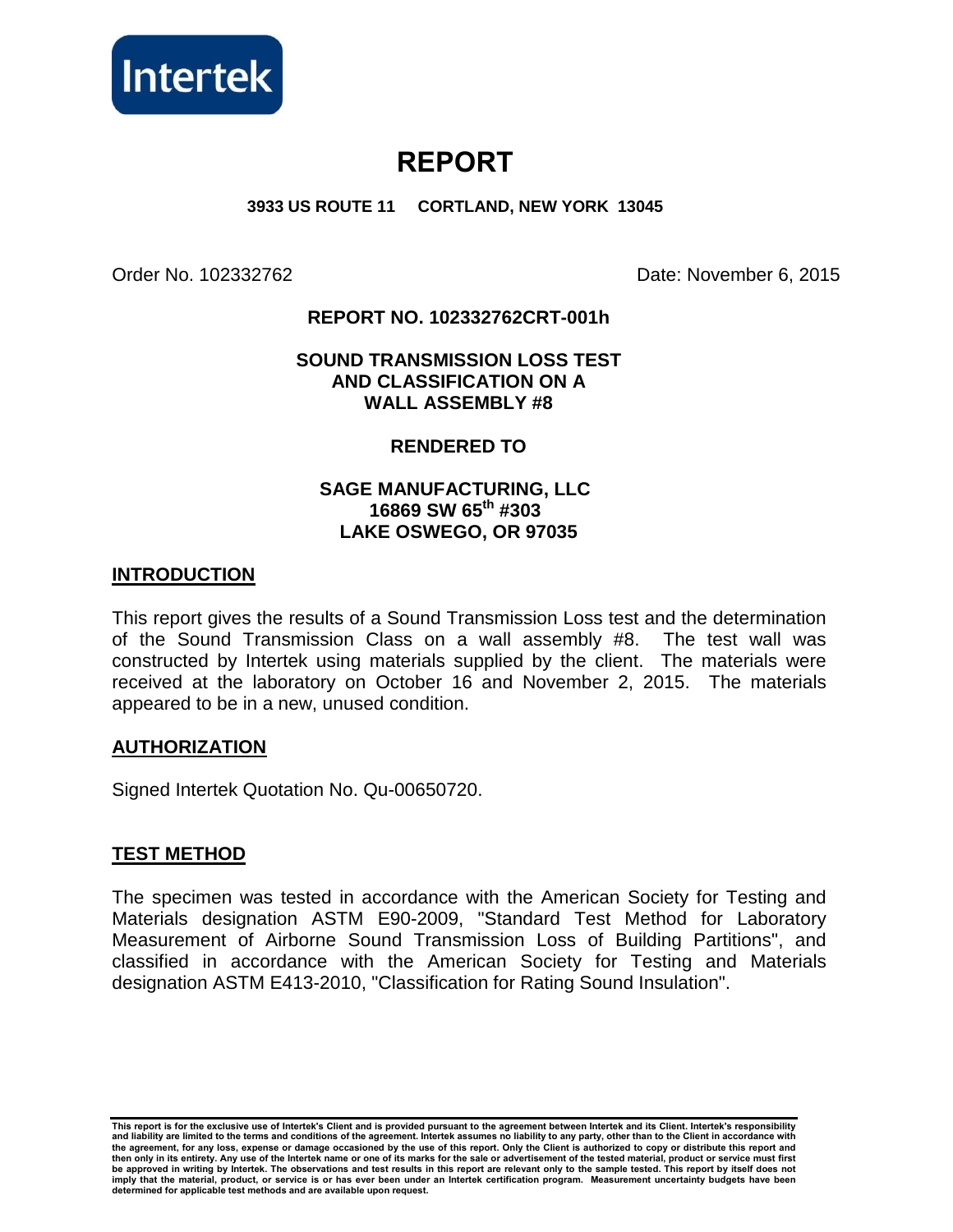

# **GENERAL**

The sound-insulating property of a partition element is expressed in terms of the sound transmission loss. The procedure for determining this quantity is to mount (and perimeter seal) the test specimen as a partition between two reverberation rooms. Sound is introduced in one of the rooms (the source room) and measurements are made of the noise reduction between source room (10,000 cu .ft.) and receiving room (16,640 cu. ft.). The rooms are so arranged and constructed that the only significant sound transmission between them is through the test specimen.

The test opening is constructed such that it is approximately one inch larger in size than the test specimen. The specimen is placed in the test opening an a half-inch bead of "DUX-SEAL", a dense, non-hardening, clay-like material, to isolate it from the supporting base. The space between the test specimen and the wall opening is sealed on both sides employing the same sealing material.

The purpose of the Sound Transmission Class (STC) is to provide a single figure rating that can be used for comparing the sound-insulating properties of partition elements used for general building design purposes. The higher the rating (STC) the greater the sound insulating properties of the partition.

# **DESCRIPTION OF TEST SPECIMEN**

The test specimen consisted of a metal stud wall section. The wall assembly measured 168 inches wide by 104 inches tall consisting of 3 5/8 inch metal R-Studs (18 mil) spaced 24 inches on center attached to 18 mil track top and bottom. Two layers of 5/8 inch Type C drywall covered the source side and two layers of 5/8 inch Type C drywall covered the receiving room side. The studs were attached to the top and bottom tracks on one side using 3/8 inch Type S pan head screws. The drywall was attached using Type S bugle head screws spaced 12 inches on center on the perimeter and 24 inches in the field on the source room side and 24 inches on center on the receiving room side. The wall cavities were filled with ROXUL SAFE'N'SOUND® insulation.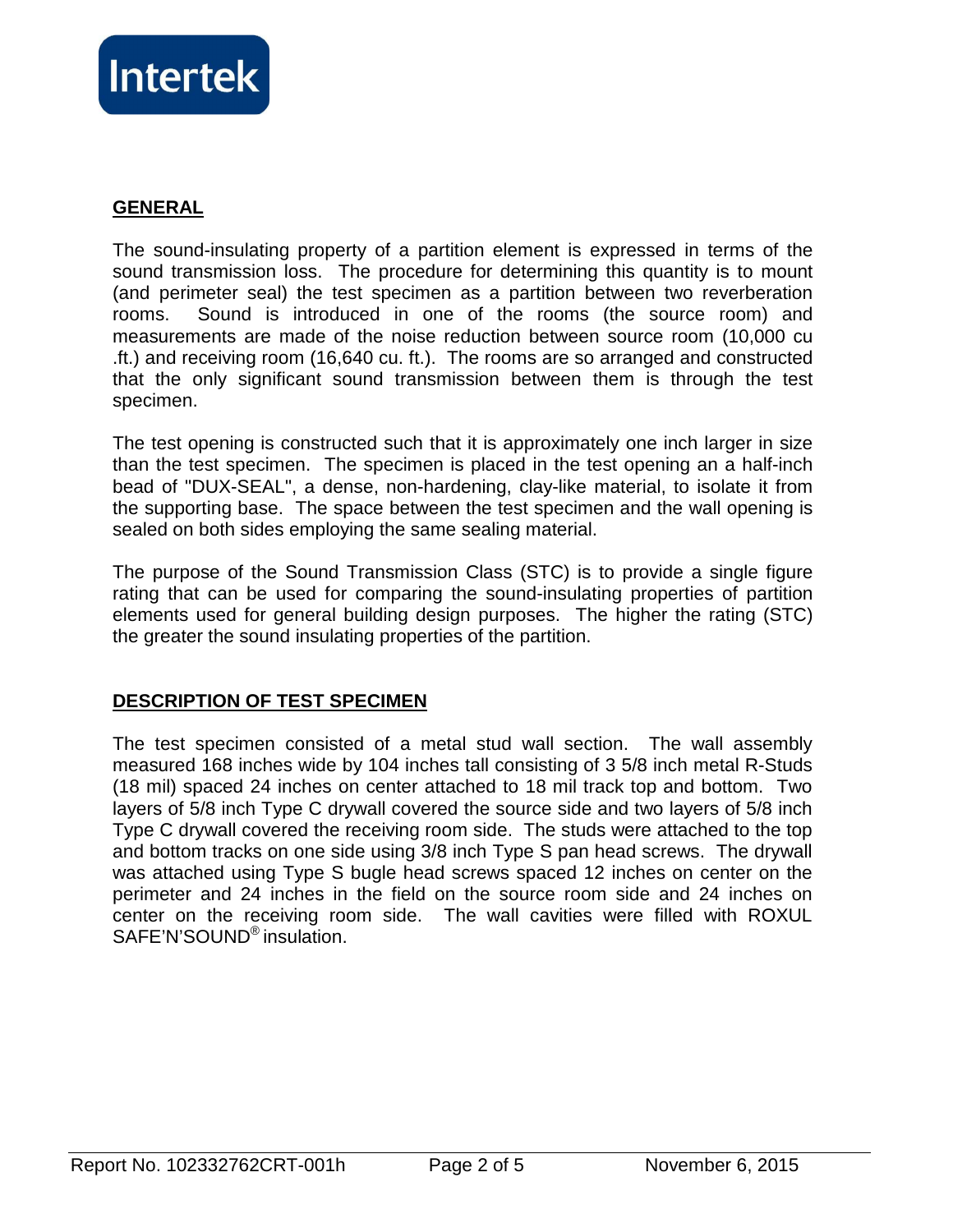

# **RESULTS OF TEST**

| 1/3 Octave Band<br><b>Center Frequency</b><br><u>Hz</u> | Sound Transmission Loss in dB |  |
|---------------------------------------------------------|-------------------------------|--|
| 80                                                      | 17                            |  |
| 100                                                     | 26                            |  |
| 125                                                     | 36                            |  |
| 160                                                     | 41                            |  |
| 200                                                     | 44                            |  |
| 250                                                     | 44                            |  |
| 315                                                     | 46                            |  |
| 400                                                     | 50                            |  |
| 500                                                     | 53                            |  |
| 630                                                     | 54                            |  |
| 800                                                     | 55                            |  |
| 1000                                                    | 57                            |  |
| 1250                                                    | 59                            |  |
| 1600                                                    | 59                            |  |
| 2000                                                    | 54                            |  |
| 2500                                                    | 55                            |  |
| 3150                                                    | 60                            |  |
| 4000                                                    | 63                            |  |
| 5000                                                    | 65                            |  |
| STC - Sound Transmission Class                          | 54                            |  |

# **PRECISION**

For any pair of rooms and microphone system, the 95% confidence interval ∆ TL, for transmission loss must be less than the following.

| Range of<br><b>One-Third Octave</b> | <b>Transmission Loss</b><br>Uncertainty, dB |        |
|-------------------------------------|---------------------------------------------|--------|
| <b>Bands</b>                        | Required                                    | Actual |
| 125 and 160                         | 3                                           | < 1.5  |
| 200 and 250                         | 2                                           | < 1.5  |
| $315 - 4000$                        |                                             | ہ ۔    |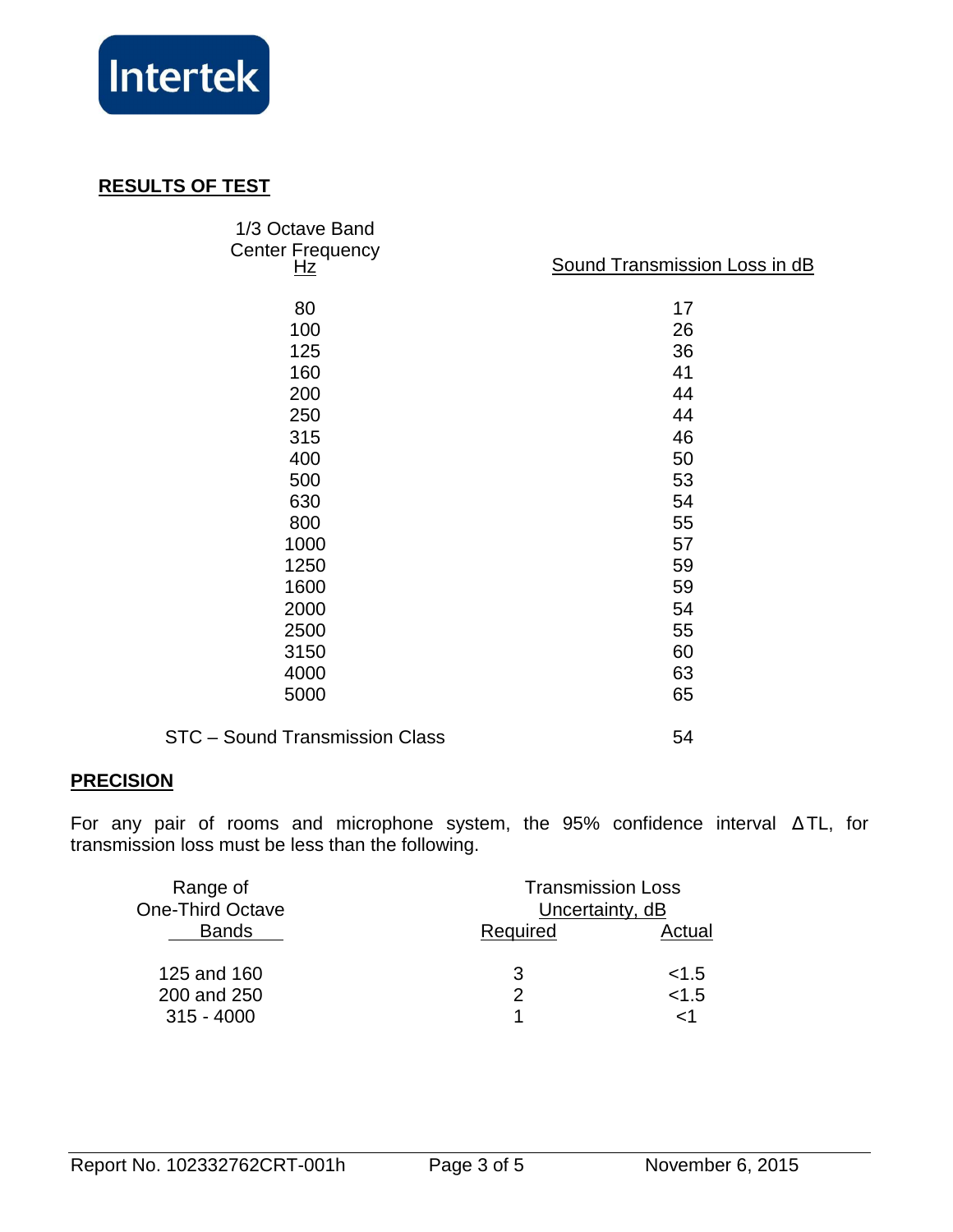

# **WALL ASSEMBLY #8**

**Sound Transmission Loss** 



# **SAGE MANUFACTURING, LLC**